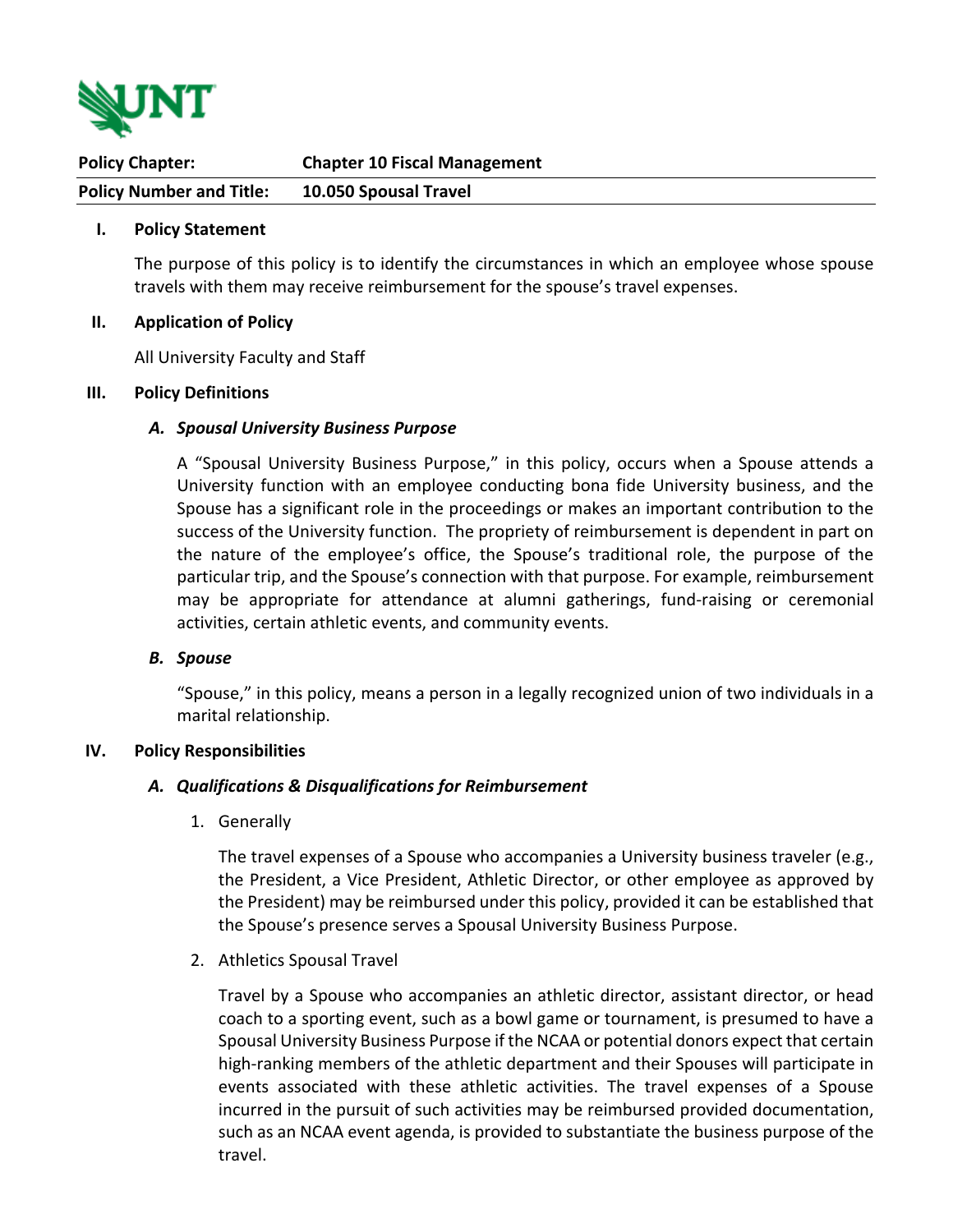# 3. Incidental Spousal Role

If a Spouse has no significant role in the proceedings or performs only incidental duties of a social or clerical nature, the Spouse's attendance does not constitute a Spousal University Business Purpose. Such expenses are not reimbursable under this policy.

# *B. Written Approval*

To be reimbursable under this policy, spousal travel must have prior written approval from the President and be processed in accordance with the UNTS Travel Guide.

# *C. Required Documentation*

Documentation must be provided with the Travel Expense Voucher to show that the Spouse's attendance at the function meets the conditions of a Spousal University Business Purpose.

## *D. Taxable Income Review*

Reimbursement for spousal travel under this policy will be reviewed by the UNTS Tax Director to determine whether the payment is taxable for federal income purposes.

# *E. Other Family Members*

Travel expenses incurred by other family members do not satisfy the Spousal University Business Purpose test and therefore are not reimbursable.

# *F. Use of Funds*

- 1. Spousal travel expenditures may not be charged against appropriated funds.
- 2. Contract and grant funds may only be used to reimburse spousal travel if the special provisions of the contract or grant are satisfied.
- 3. Institutional funds may be used to fund spousal travel, provided guidelines governing the use of the funds are met and the use falls within the parameters of this policy.

## **V. References and Cross-References**

[UNT System Regulation 08.1000, Executive Travel](https://www.untsystem.edu/about-us/policies/) UNT [System Regulation 08.15000, Travel Administration](https://www.untsystem.edu/about-us/policies/) UNT System Board of [Regents Rule 10.600, Travel Expenditures and Reimbursement](https://www.untsystem.edu/regents-rules) [UNT Policy 10.049, Travel](https://policy.unt.edu/policy/10-049) UNT System [Travel Guide](https://finance.untsystem.edu/travel/index.php)